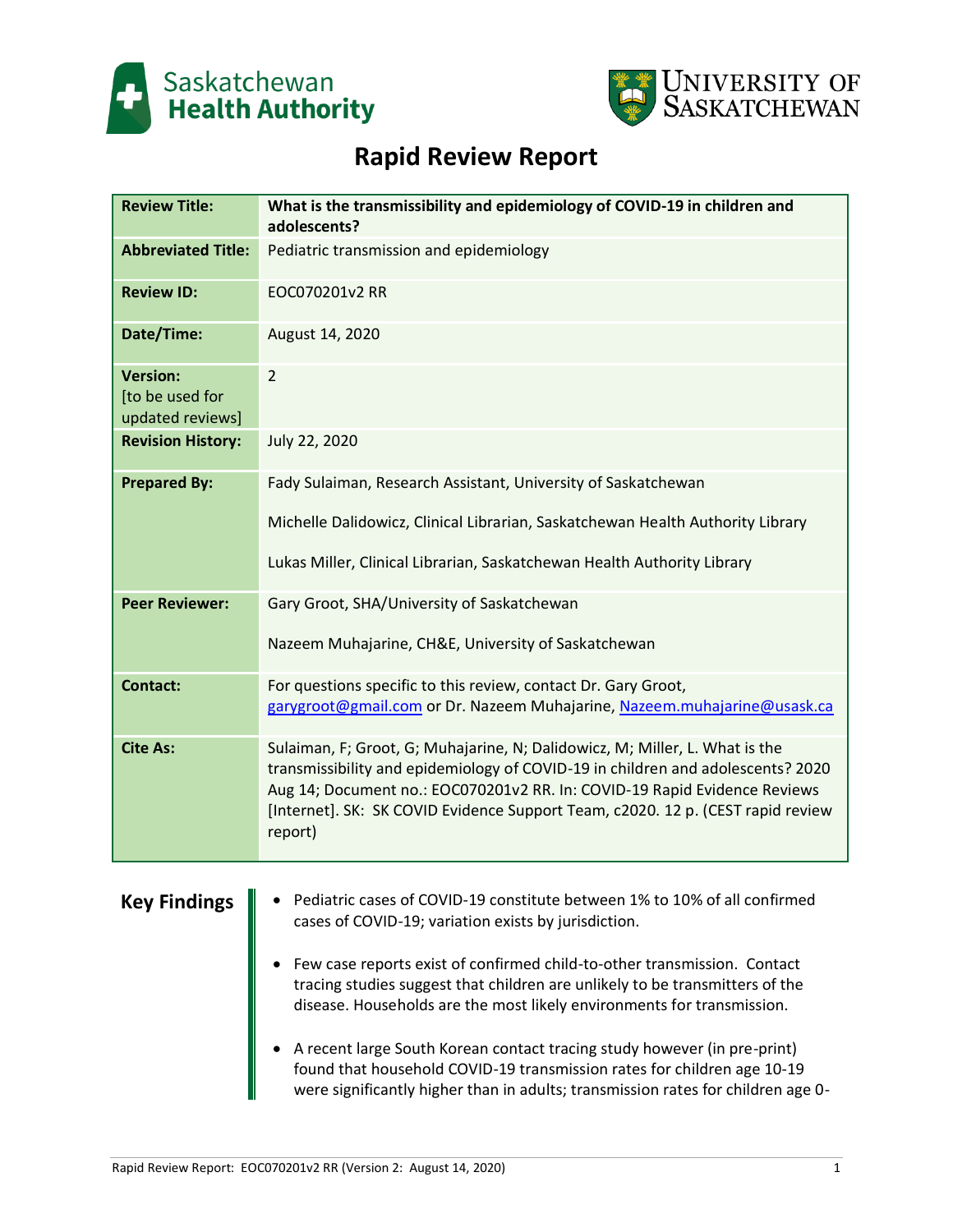9 were relatively low.

• **AUGUST 7th UPDATE:** No new studies examining secondary attack rates of pediatric index cases were found. Studies continue to suggest low transmission from pediatric cases, and high proportion of pediatric cases being asymptomatic to mildly symptomatic.

### **Limitations**  $\|\cdot\|$  **•** Some contact tracing studies tended to have small numbers. Case reports were also limited and it is not clear if this is due to low transmission rates or lack of investigation.

• There is no clear reason for the reported lower pediatric transmission rates although authors have entertained several theories (it may be that pediatric cases are less contagious by nature, or that these cases are often not identified in the first place, or that early school closures have prevented spread by children).

**GRADE** of **Evidence:** C - Low A grade of "C" is assigned when further research is very likely to have an important impact on confidence in the estimate of effect and is likely to change the estimate. The review may consist of one or more studies with severe limitations.

*For more information about how this rating was determined, visit [https://www.essentialevidenceplus.com/product/ebm\\_loe.cfm?show=grade](https://www.essentialevidenceplus.com/product/ebm_loe.cfm?show=grade)*

## **Background/Context**

The contribution of pediatric cases to the spread of the virus responsible for COVID-19 is still unknown. Epidemiological studies have found that pediatric cases of COVID-19 form between 1 to 10% of all confirmed cases with variations existing across jurisdictions. For instance, the Center for Disease Control and Prevention (CDC) found that just 1.7% of laboratory confirmed cases of COVID-19 reported in the US between February 12<sup>th</sup> and April 2<sup>nd</sup> were in children (age <18 years) [1]. In a review, Li et al. found similar rates within the range of 1-10% in Iceland, Norway, the Netherlands, South Korea and the UK [2].

Although beyond the scope of this review, one consistent finding was that children are more likely to experience mild or asymptomatic cases of COVID-19. The reason for this is uncertain, but immunological explanations include that children experience many other viral infections which compete with the SARS-CoV-2 that causes COVID-19, or that the ACE-2 receptors targeted by the virus are underdeveloped in children. Importantly, the propensity of children to experience milder cases of the disease may explain why there are so few reported cases of child-to-other transmission – it may be that asymptomatic and milder cases are less contagious in general; alternatively, index pediatric cases may be under-reported. Further reviews should investigate proposed theories for these relatively milder pediatric presentations.

### *Purpose*

The purpose of this review was to investigate what is known about transmission of the SARS-CoV-2 virus from pediatric cases (age 0-18) of COVID-19 to other children or to adults, including whether children are more or less likely than adults to transmit the disease. This information would be useful to inform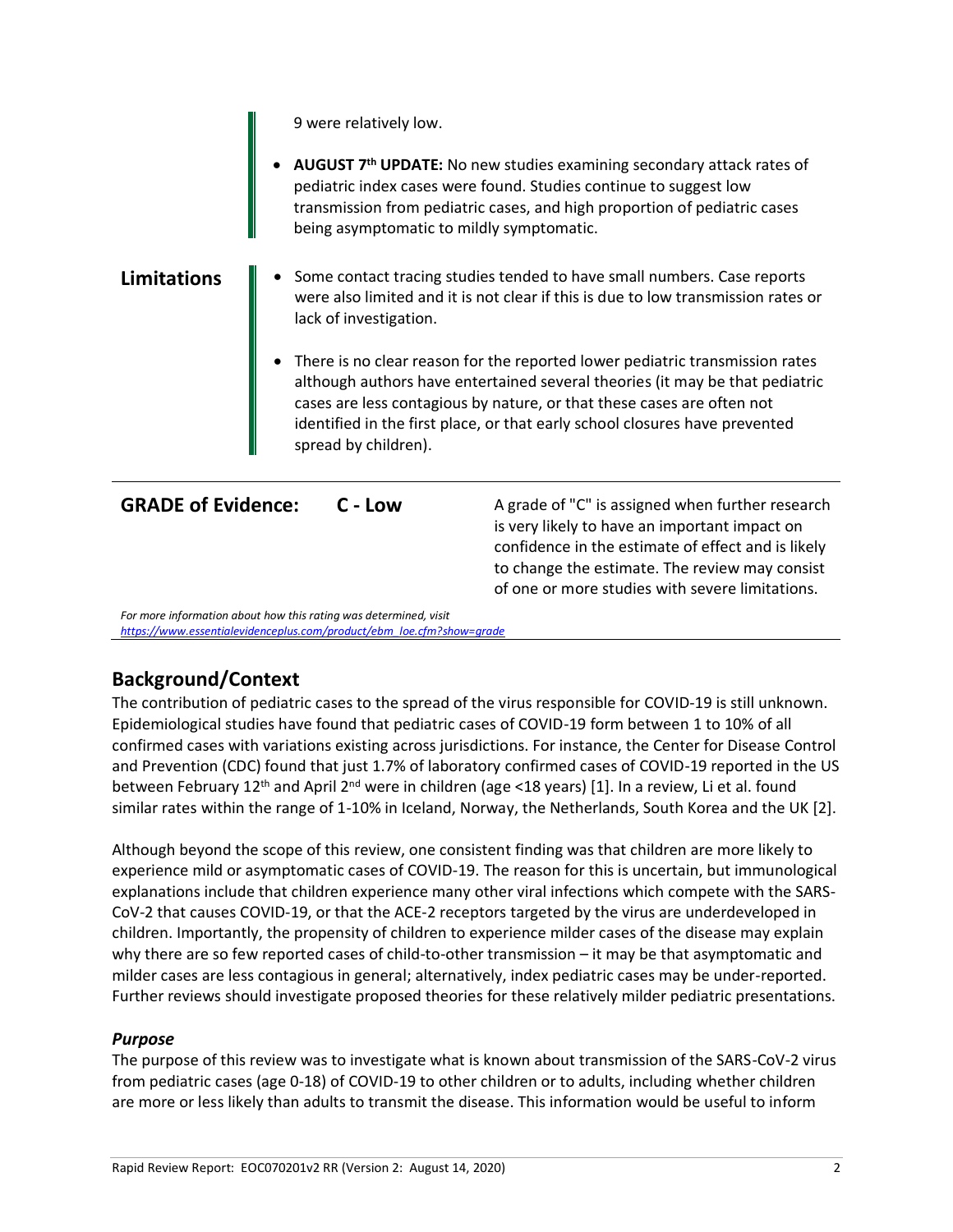public policy regarding, for example, school closure/re-opening decisions and other measures to limit the spread of COVID-19.

### *Review Question(s)*

• What is the transmissibility and epidemiology of COVID-19 in children and adolescents?

## **Methods**

For each Rapid Review, the initial question is posed by a decision-maker in the health care system seeking the evidence base for a specific policy decision. According to the subject of the question, the Evidence Task Group Intake Committee allocates this question to the appropriate Working Group. Each Working Group comprises a librarian, researcher, 1-2 clinicians, 1-2 subject matter experts, and a group leader. The Working Group and the decision-maker first discuss the question to ensure it was articulated in a clear, searchable manner. The librarians assigned to your team then conduct a thorough search of the indexed literature, grey literature, news sources, or other sources as agreed upon. Some reference lists for especially pertinent articles are also reviewed. An Evidence Search Report is thereby created. See Appendix for more details on the search strategy. A Rapid Review of the identified literature is then performed by the researcher using the methods of a systematic review, but without a double review or meta-analysis and in a more rapid fashion. Relevant evidence is summarized in both tabular and narrative form, key findings and limitations articulated, and the quality of the body of evidence evaluated using the GRADE hierarchy. The draft Rapid Review is reviewed and edited by the Working Group clinicians, experts, and leader. Once revisions are complete, the Rapid Review is submitted to the requesting decision-maker and placed in the COVID-19 Repository. For certain topics with rapidly changing evidence, after a period of time an updated evidence search is performed, the review process repeated, and an updated Rapid Review released.

## **Summary of Evidence**

Evidence on transmission of COVID-19 from children to others is sparse. Our search identified a number of relevant systematic reviews and associated case reports and observational studies, whose findings are discussed below. The findings of these reviews were echoed by numerous guideline statements, commentaries and other summary publications, which are not discussed individually here. However, one large contact tracing study from South Korea, with contradictory findings to the systematic reviews, was identified after the literature search for this review was completed – this early-release article is discussed at the end of this section.

A systematic review by Li et. al. found only two reports of transmission from pediatric cases to others [2]. One was from a case series of 10 pediatric infants, where a 3-month-old infant likely transmitted the virus to her mother who was caring for her. The other was a contact tracing study from New South Wales, Australia, where 18 index cases (9 students, 9 adults) and their close contacts (735 students, 128 staff) were followed – authors highly suspect that one pupil was infected through contact with other pupils. They also identify indirect evidence of potential pediatric transmission, such a prolonged faecal shedding in children, and a case where viral contamination was confirmed in the hospital room environment of an infected infant. They also report on a study that showed significant secondary infection of contacts from a secondary school, but the patients in this case were 15-17 years of age, which may represent illness in young adults rather than children. Finally, a pediatric case was found to have not transmitted the virus in the UK, despite a large number of contacts.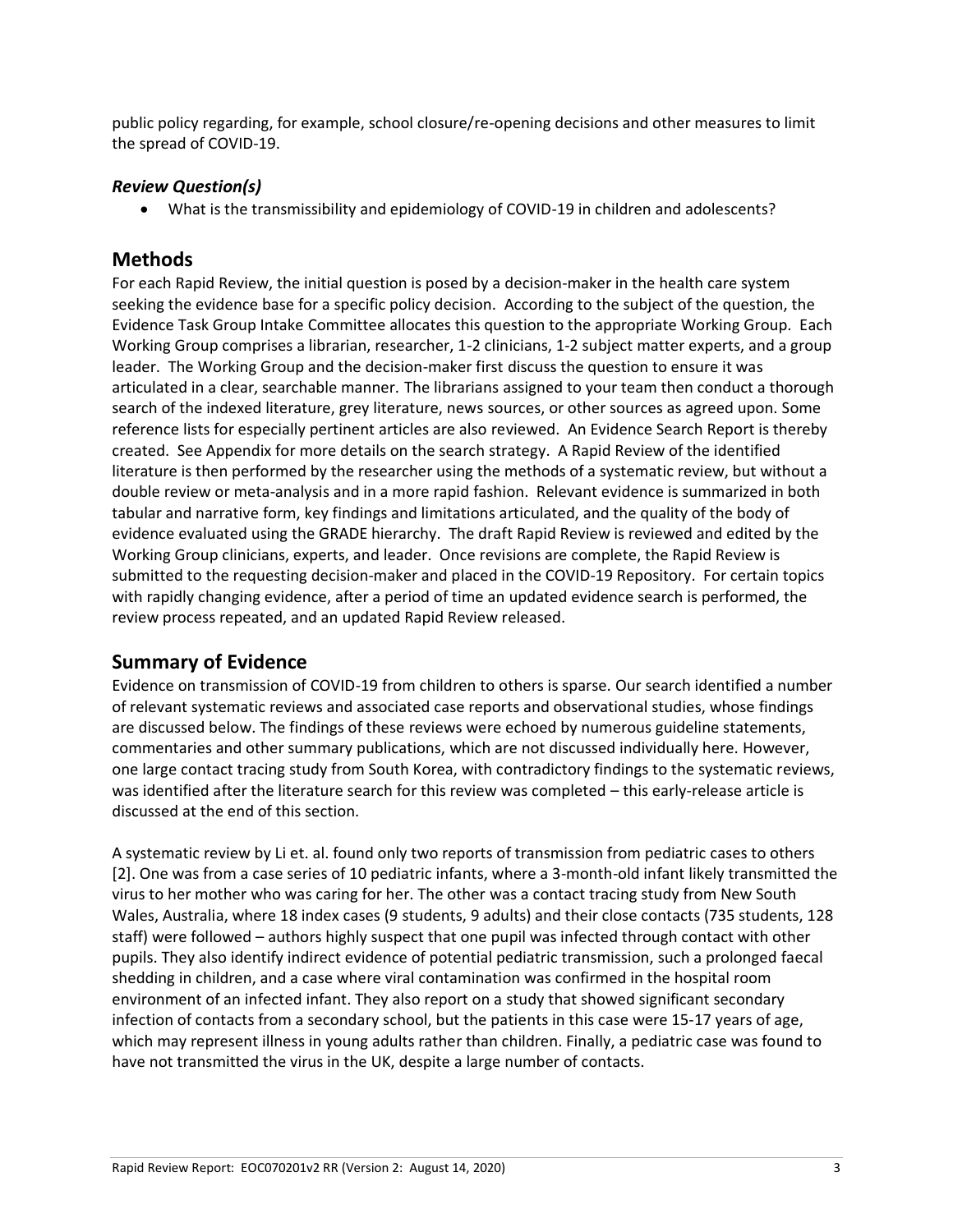Viner et. al. conducted a meta-analysis of secondary attack rates in children compared to adults using data from contact-tracing studies [3]. The pooled odds-ratio for all included studies was 0.44 (0.29, 0.69), though there was substantial heterogeneity (63%). They also identified a number of contacttracing studies that report rates of pediatric index cases: 1/136 (0.7%) from a study in Hunan province, China; 32/391 (8.2%) from a study in Shenzhen, China; 10/212 (4.7%) from a study in Gangzhou, China. They also report on the aforementioned Australian study, calculating that the secondary infection rate for students was 1/598 (0.2%) for secondary schools and 1/137 (0.7%) for primary schools.

Zhu et. al. conducted an analysis of 31 household transmission clusters within their systematic review, with cases from China, Singapore, the US, Vietnam, and South Korea [4]. They identified only 3 (9.7%) with a pediatric index case. Even after assuming that any asymptomatic child was the index case, this number only rose to 6/28 (21%). The authors compare these percentage with the H5N1 virus, where 54% of household clusters in one analysis involved a pediatric index case.

Wang et. al. [5] did not identify cases of pediatric transmission in their systematic review, but did conclude that around 83% cases of pediatric COVID-19 had likely acquired the virus from family members, suggesting that the household setting is the most likely setting for viral acquisition. They also report that a large percentage (94%) of COVID-19 cases in children were mild or asymptomatic.

An early release of a large contact tracing study in South Korea by Park et. al. monitored 59,073 contacts of 5,706 index patients [6]. Of household contacts, COVID-19 was detected in 18.6% (43/231; 95% CI 14.0-24.0) of contacts of index patients aged 10-19 years; these rates were significantly larger than the adult groups in the 20-29, 30-39 and 40-49 age groups, and potentially in older adult age groups as well. However, rate of positive contacts for children in the 0-9 years age range remained low (3/57; 95% CI 1.3-13.7). The authors point out that this data is representative of transmission in the midst of mitigation strategies and school closure – rates in the 0-9 years age group may increase after school reopening.

**AUGUST 7TH UPDATE**: No studies assessing secondary attack rates for pediatric index cases were identified. Of note, a systematic review by Madewell et al found that "the mean household secondary attack rate (SAR) from symptomatic index cases (19·9%; 95% CI: 14·0%–25·7%) was significantly higher than from asymptomatic index cases (0·7%; 95% CI: 0%–3·8%) (P <0·001)", though this is limited by a small number of identified asymptomatic cases [7]. Since pediatric cases are more likely to be asymptomatic, this may indirectly suggest a lower SAR for pediatric index cases. Additionally, the review found that "the estimated mean household SAR was significantly higher to adult contacts (31·0%; 95% CI: 19·4%–42·7%) than to children contacts (15·7%; 95% CI: 9·9%–21·5%) (P < 0·001)", which may suggest that adults are more susceptible to infection than children [7]. Finally, though not part of the meta-analysis, the review identified, in 2/6 studies that addressed the question, that older age in index case was associated with higher infectiousness.

Data analysis by Yoon et al following school re-opening in South Korea found that the proportion of pediatric cases remained around 7%; in other words, there was no sudden increase in pediatric cases following school re-opening [8]. Of 45 children diagnosed with COVID-19 after school re-opening; 55.6% were infected by family members. This suggests that households are a major contributor to the spread of COVID-19 among children.

Yung et al analyzed data from a Singaporean hospital to study pediatric attack rates of adult index cases [9]. Thirteen out of 213 children were defined as cases of COVID-19, for an attack rate of 6.1%. The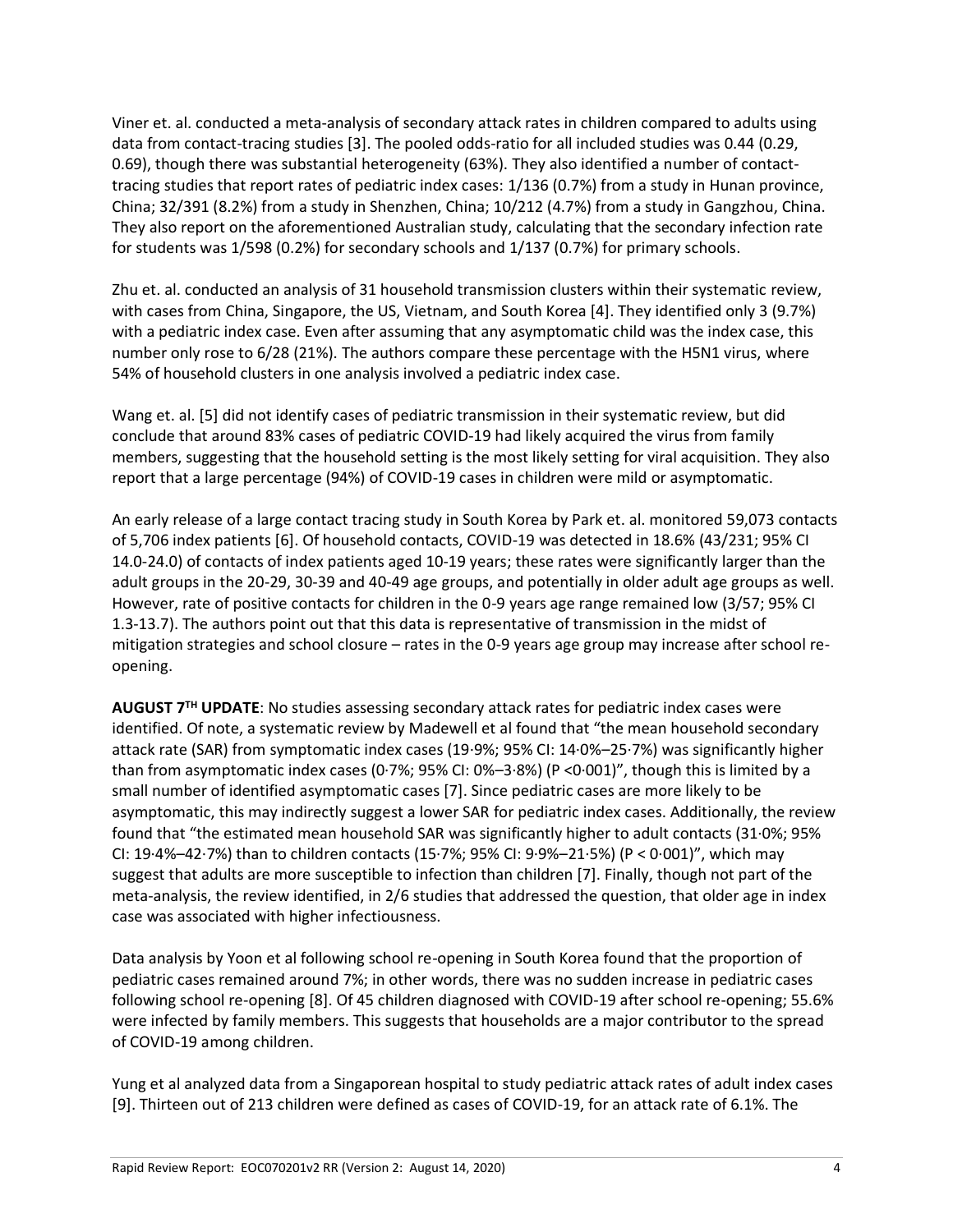study also found that "in age-stratified analysis, the attack rate was 1.3% among children age <5 years, 8.1% among those age 5-9 years, and 9.8% among those age 10-16 years." They also found that attack rates were similar regardless of the sex of the child.

### **Conclusions**

The general conclusion reached by the systematic reviews, guidelines, commentary articles and primary sources identified in this review is that children are responsible for a small minority of secondary COVID-19 cases. However, one very recent study from South Korea sheds doubt on the above findings, finding transmission rates in children aged 10-19 higher than or comparable to adults, implying that older children are a significant source of COVID-19 spread. It is not clear why this study reached a different conclusion than the previous systematic reviews. It may be that prior tracing studies identified by the reviews were too small, or that pediatric index cases and their contact cases were under reported due to, for example, pediatric cases being generally mild. It is also unclear why a discrepancy between pediatric and adult transmission rates would exist at all, though several theories have been posited (not mentioned here). In light of the evidence from the recent South Korean tracing study, we should be cautious in assuming that pediatric transmission rates, especially among older children, are lower than the transmission rates for adults.

**AUGUST 7TH UPDATE**: No new data regarding secondary attack rates for pediatric index cases was found. Publications continue to suggest that children are often asymptomatic or mildly symptomatic, and that children, especially young children under 10 years of age, are not likely to be major contributors to the spread of COVID-19.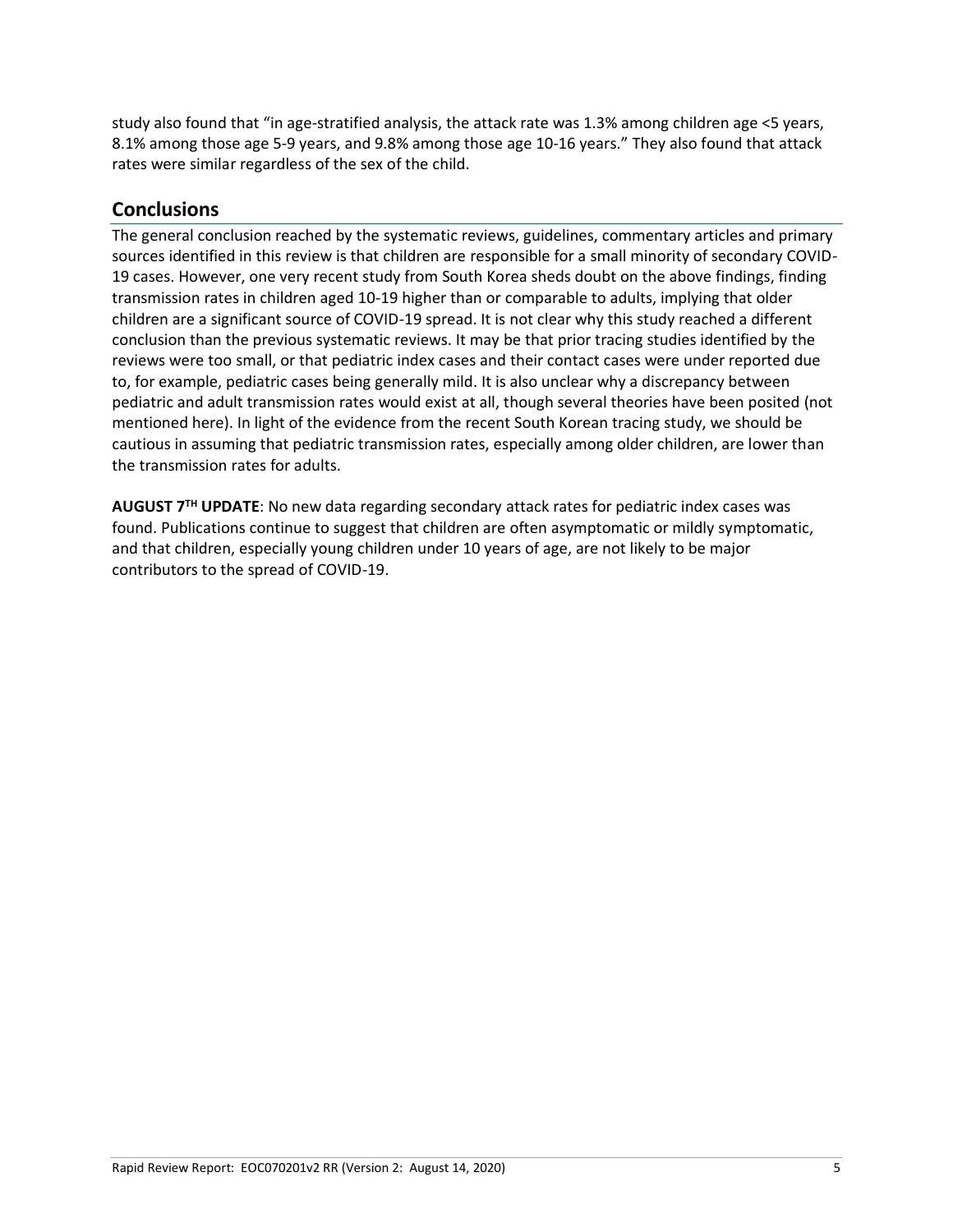# **Table 1: Summary of Literature**

| Reference (link)                                                                                 | Method                                                                                                       | Primary outcome measure                                                                                                                                                                                                                                | <b>Additional findings</b>                                                                                                                                                                                                                                                                       | Quality of study |
|--------------------------------------------------------------------------------------------------|--------------------------------------------------------------------------------------------------------------|--------------------------------------------------------------------------------------------------------------------------------------------------------------------------------------------------------------------------------------------------------|--------------------------------------------------------------------------------------------------------------------------------------------------------------------------------------------------------------------------------------------------------------------------------------------------|------------------|
| 2. Li et al<br>http://jogh.org/documen<br>ts/issue202001/jogh-10-<br>011101.pdf                  | Systematic review<br>(conducted on<br>4/30/20                                                                | Only 2 reports of child-to-other transmission:<br>one from a contact tracing study in NSW,<br>Australia; the other a case report where an<br>infant may have infected its mother.                                                                      | Prolonged faecal shedding of the virus<br>may suggest transmission route in<br>children via faecal-oral route.                                                                                                                                                                                   | Moderate         |
| 3. Viner et al<br>https://www.medrxiv.org<br>/content/10.1101/2020.0<br>5.20.20108126v1.full.pdf | Systematic review<br>(conducted on<br>5/16/20                                                                | Secondary attack rate in children vs. adults:<br>Pooled OR = $0.44$ (0.29-0.69); with significant<br>(63%) heterogeneity.                                                                                                                              | Rate of pediatric index cases from<br>individual studies:<br>Hunan, China (1/136; 0.7%)<br>$\bullet$<br>Shenzhen, China (32/391; 8.2%)<br>$\bullet$<br>Gangzhou, China (10/212; 4.7%)<br>$\bullet$<br>NSW, Australia (1/598 for<br>$\bullet$<br>secondary schools; 1/137 for<br>primary schools) | Moderate         |
| 4. Zhu et al<br>https://www.medrxiv.org<br>/content/10.1101/2020.0<br>3.26.20044826v1.full.pdf   | Systematic review<br>(conducted on<br>3/18/2020                                                              | Analysis of 31 household clusters with cases<br>from China, Singapore, Vietnam, the US, and<br>South Korea: pediatric index case in only 3/31<br>(9.7%) of clusters.                                                                                   | When assuming any asymptomatic<br>pediatric case was the index case, the<br>rate rises to 6/28 (21%).                                                                                                                                                                                            | Low              |
| 5. Wang et al<br>https://www.ncbi.nlm.nih<br>.gov/pmc/articles/PMC72<br>90619/                   | Systematic review<br>(conducted on<br>3/31/2020)                                                             | No confirmed cases of pediatric COVID-19<br>transmission found.                                                                                                                                                                                        | 83% of pediatric cases acquired from a<br>household family member; 94% of<br>pediatric COVID-19 cases were mild or<br>asymptomatic.                                                                                                                                                              | Low              |
| 6. Park et al<br>https://wwwnc.cdc.gov/e<br>id/article/26/10/20-<br>1315 article#r8              | Contact tracing study<br>(Monitored 59,073<br>contacts of 5,706<br>South Korean COVID-<br>19 index patients) | No. of household contacts positive/No. of<br>household contacts traced for index patients<br>in age group (years):<br>0-9: 3/57 (5.3%; 1.3-13.7)<br>$\bullet$<br>10-19: 43/231 (18.6%; 14.0-24.0)<br>Rates for adults ranged from 7-14.4%<br>$\bullet$ | Rate for all ages within household<br>contacts was 1,248/10,592 (11.8%; 11.2-<br>12.4%); compared to non-household<br>rates of 921/48,481 (1.9%; 1.8-2.0%).                                                                                                                                      | Moderate         |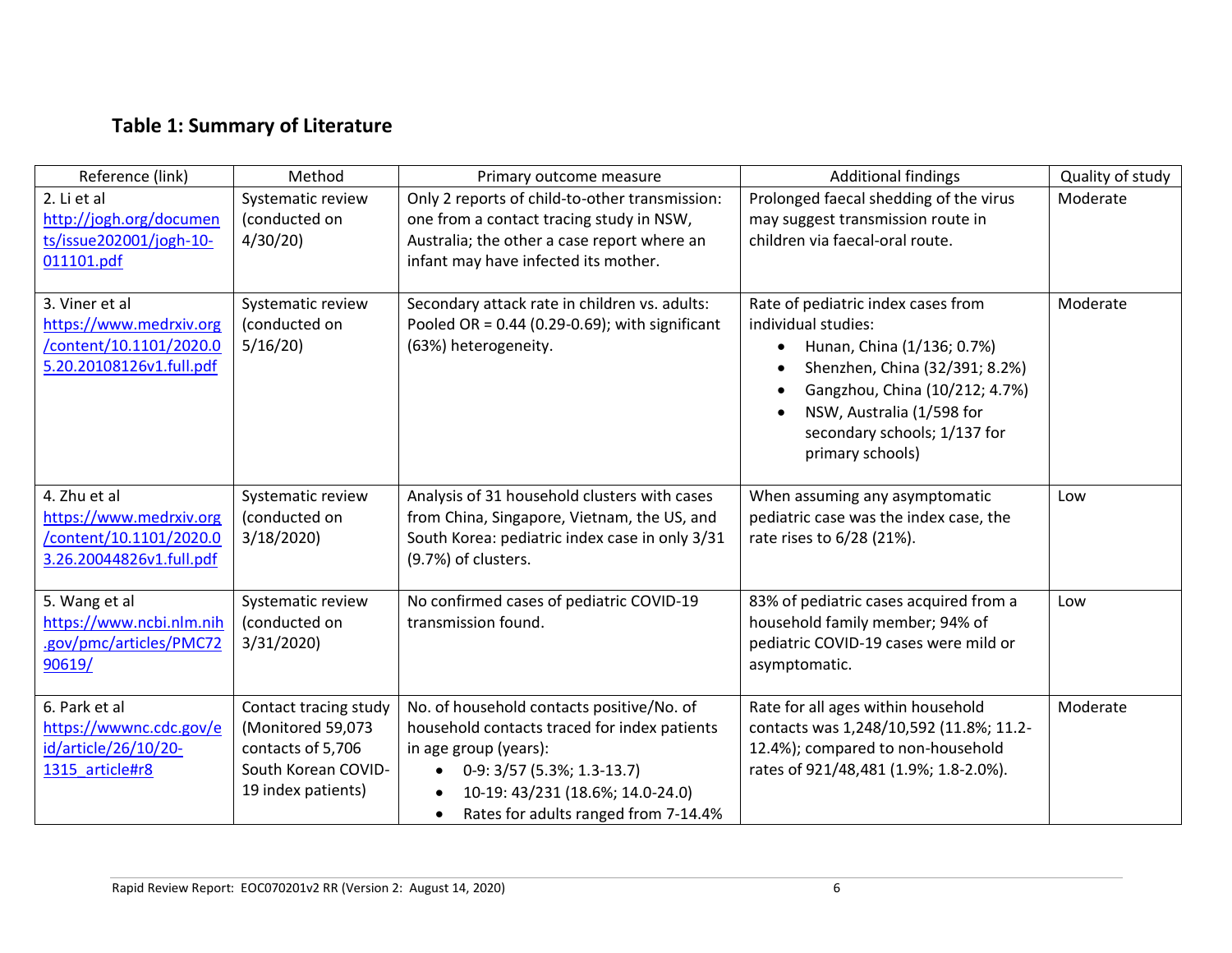| 7. Madewell et al<br>(https://www.medrxiv.or<br>g/content/10.1101/2020.<br>07.29.20164590v1.full.pd<br>$\underline{\mathbf{f}}$ | <b>Systematic Review</b><br>(conducted July 29 <sup>th</sup> ) | The estimated mean SAR for household<br>contacts is 19.0% (95% CI: 14.9%-23.1%) and<br>family contacts is 18.1% (95% CI: 12.9%-<br>34.8%), both with significant heterogeneity (P<br>$< 0.001$ ).<br>The estimated mean household SAR from | The estimated mean household SAR was<br>significantly higher to adult contacts<br>(31.0%; 95% CI: 19.4%-42.7%) than to<br>children contacts (15.7%; 95% CI: 9.9%-<br>21.5%) ( $P < 0.001$ ), both with significant<br>heterogeneity (P < 0.001); Lower<br>infection rates in children may in part be                                                                                                                                           | Moderate |
|---------------------------------------------------------------------------------------------------------------------------------|----------------------------------------------------------------|--------------------------------------------------------------------------------------------------------------------------------------------------------------------------------------------------------------------------------------------|------------------------------------------------------------------------------------------------------------------------------------------------------------------------------------------------------------------------------------------------------------------------------------------------------------------------------------------------------------------------------------------------------------------------------------------------|----------|
|                                                                                                                                 |                                                                | symptomatic index cases (19.9%; 95% CI:<br>14.0%-25.7%) was significantly higher than<br>from asymptomatic index cases (0.7%; 95% CI:<br>0%-3.8%) (P < 0.001), though there were only<br>a few studies of asymptomatic index cases.        | attributed to asymptomatic or mild<br>disease and low case ascertainment.<br>Older index case age was associated with<br>increased secondary infections in 2/6<br>studies.                                                                                                                                                                                                                                                                     |          |
|                                                                                                                                 |                                                                |                                                                                                                                                                                                                                            | Critically severe index case symptoms and<br>hospitalization were associated with<br>higher infectiousness in 4/6 studies                                                                                                                                                                                                                                                                                                                      |          |
| 8. Yoon et al<br>(https://www.medrxiv.or<br>g/content/10.1101/2020.<br>08.03.20165589v1.full.pd<br><u>f</u> )                   | Data analysis                                                  | There was no sudden increase in pediatric<br>cases after the school opening, and the<br>proportion of pediatric cases remained around<br>7.0% to 7.1%.                                                                                     | As of July 11, 45 children from 40 schools<br>and kindergartens were diagnosed with<br>COVID-19 after off-line classes started.<br>More than 11,000 students and staff<br>were tested; only one additional student<br>was found to be infected in the same<br>classroom. Among those 45, 32 (71.1%)<br>patients had available information for the<br>source of infection. Twenty-five (25/45,<br>55.6%) were infected by the family<br>members | Moderate |
| 9. Yung et al<br>(https://www.ncbi.nlm.ni<br>h.gov/pmc/articles/PMC7<br>334921/                                                 | Surveillance study of<br>a hospital in<br>Singapore            | During March and April, among 137<br>households with a total of 223 adults (index<br>patients) with laboratory-confirmed COVID-<br>19, 213 children age ≤16 years were tested for                                                          | In age-stratified analysis, the attack rate<br>was 1.3% among children age <5 years,<br>8.1% among those age 5-9 years, and<br>9.8% among those age 10-16 years.                                                                                                                                                                                                                                                                               | Moderate |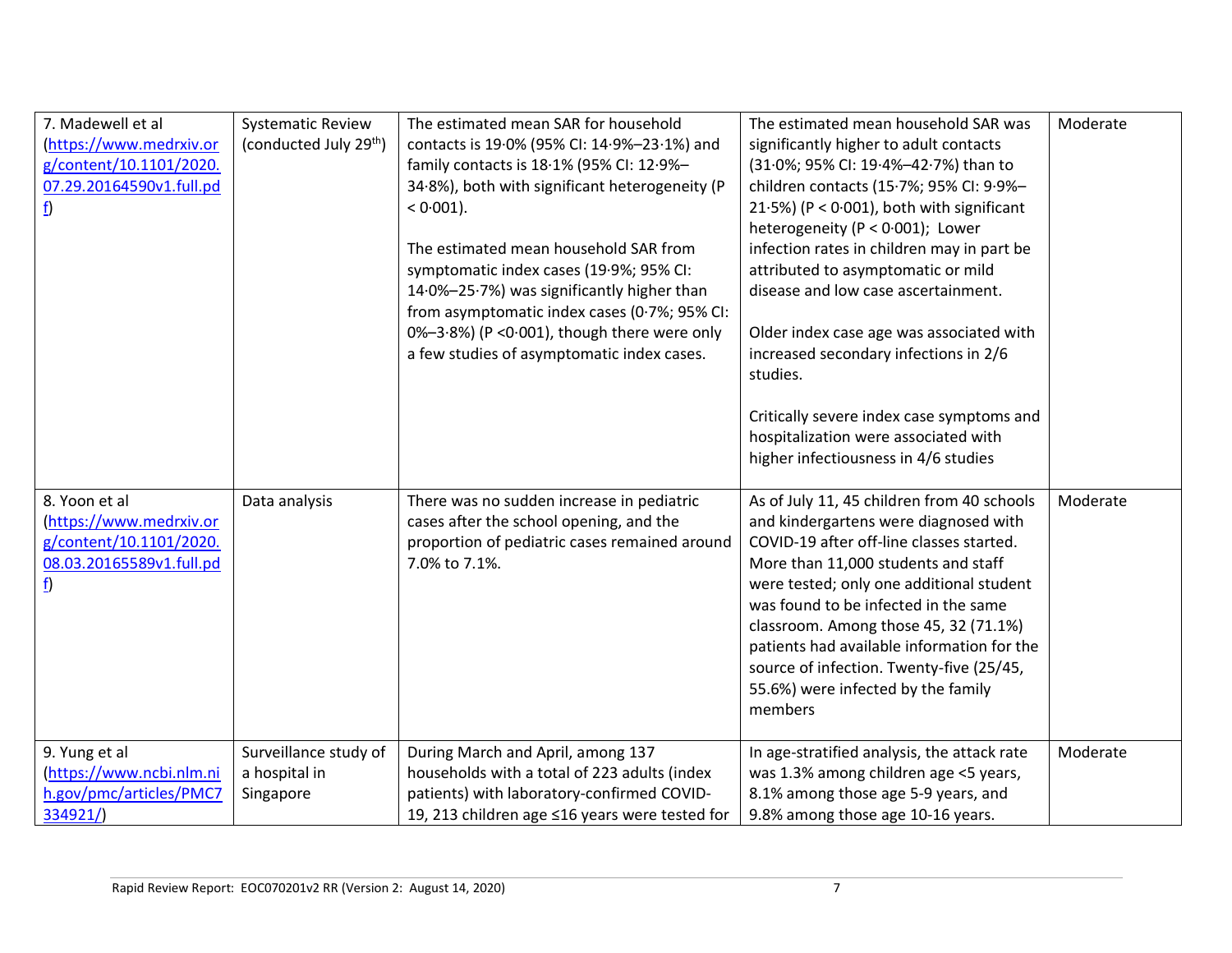|  | I SARS-CoV-2; 13 cases were detected in 7    | Attack rates were similar, regardless of |  |
|--|----------------------------------------------|------------------------------------------|--|
|  | households, for an attack rate of 6.1% among | the sex of the child.                    |  |
|  | children and 5.2% of households with         |                                          |  |
|  | confirmed exposure to COVID-19               |                                          |  |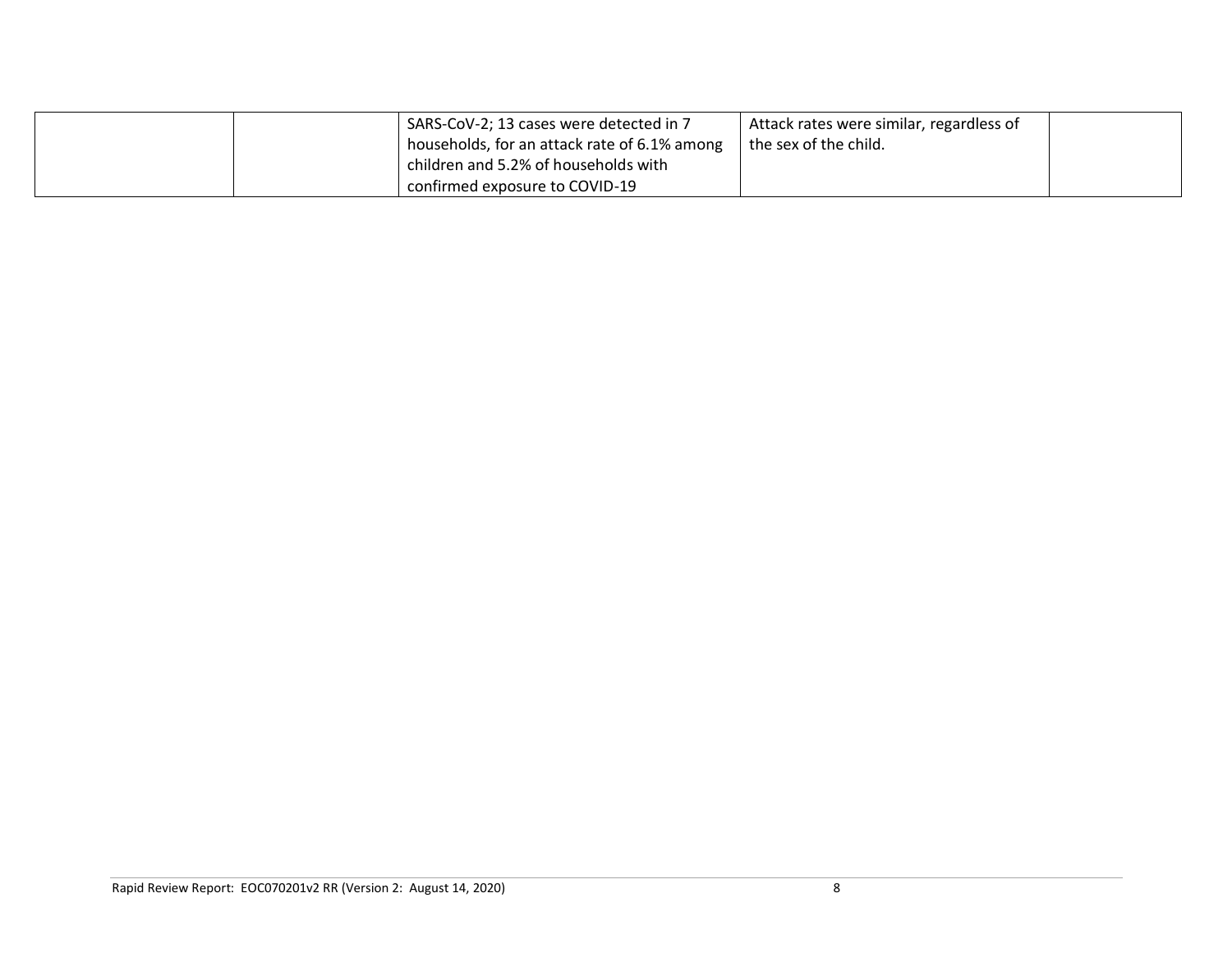## **References Included in Summary**

1. Team CC-R. Coronavirus Disease 2019 in Children - United States, February 12-April 2, 2020. MMWR Morbidity and mortality weekly report. 2020;69(14):422-6. DOI: 10.15585/mmwr.mm6914e4. Available from:<https://www.ncbi.nlm.nih.gov/pmc/articles/PMC7147903/>

2. Li X, Xu W, Dozier M, et al. The role of children in transmission of SARS-CoV-2: A rapid review. J Glob Health. 2020;10(1):011101. DOI: 10.7189/jogh.10.011101 Available from:<http://jogh.org/documents/issue202001/jogh-10-011101.pdf>

3. Viner RM, Mytton OT, Bonell C, et al. Susceptibility to and transmission of COVID-19 amongst children and adolescents compared with adults: a systematic review and meta-analysis. medRxiv. 2020:2020.05.20.20108126. DOI: 10.1101/2020.05.20.20108126 [Available from: https://www.medrxiv.org/content/10.1101/2020.05.20.20108126v1.full.pdf](https://www.medrxiv.org/content/10.1101/2020.05.20.20108126v1.full.pdf)

4. Zhu Y, Bloxham CJ, Hulme KD, et al. Children are unlikely to have been the primary source of household SARS-CoV-2 infections. medRxiv. 2020:2020.03.26.20044826. DOI: 10.1101/2020.03.26.20044826 Available from:<https://www.medrxiv.org/content/10.1101/2020.03.26.20044826v1.full.pdf>

5. Wang Z, Zhou Q, Wang C, et al. Clinical characteristics of children with COVID-19: a rapid review and meta-analysis. Ann Transl Med. 2020;8(10):620. DOI: 10.21037/atm-20-3302 Available from:<https://www.ncbi.nlm.nih.gov/pmc/articles/PMC7290619/>

6. Park, Young Joon, et al. Early Release - Contact Tracing during Coronavirus Disease Outbreak, South Korea. Emerging Infectious Diseases Journal. 2020;26(10). DOI: 10.3201/eid2610.201315. Early Release Dispatch available from: [https://wwwnc.cdc.gov/eid/article/26/10/20-1315\\_article#r8](https://wwwnc.cdc.gov/eid/article/26/10/20-1315_article)

7. Madewell ZJ, Yang Y, Longini IM, et al. Household transmission of SARS-CoV-2: a systematic review and meta-analysis of secondary attack rate. medRxiv. 2020:2020.07.29.20164590. DOI: 10.1101/2020.07.29.20164590. Available from: <https://www.medrxiv.org/content/10.1101/2020.07.29.20164590v1.full.pdf>

8. Yoon Y, Kim K-R, Park H, et al. Stepwise School Opening Online and Off-line and an Impact on the Epidemiology of COVID-19 in the Pediatric Population. medRxiv. 2020:2020.08.03.20165589. DOI: 10.1101/2020.08.03.20165589. Available from: <https://www.medrxiv.org/content/10.1101/2020.08.03.20165589v1.full.pdf>

9. Yung CF, Kam KQ, Chong CY, et al. Household Transmission of SARS-CoV-2 from Adults to Children. The Journal of pediatrics. 2020;04:04. DOI: 10.1016/j.jpeds.2020.07.009. Available from: <https://www.ncbi.nlm.nih.gov/pmc/articles/PMC7334921/>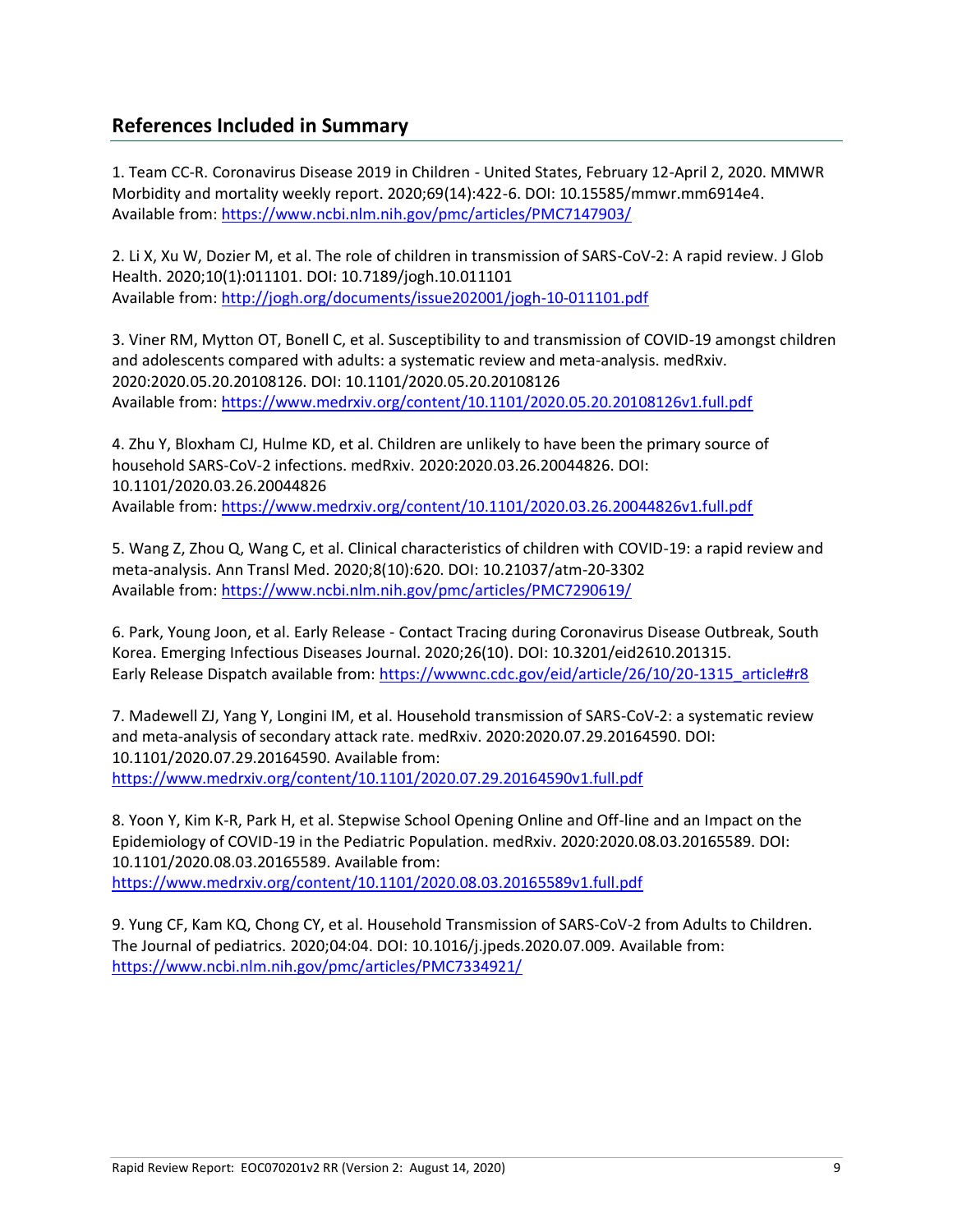## **Appendix: Evidence Search Details**

### *Search Strategies*

**Database: Ovid MEDLINE(R) ALL <1946 to July 02, 2020>**

Search Strategy:

--------------------------------------------------------------------------------

1 exp \*pediatrics/ or exp \*child/ or \*adolescent/ (50031)

2 (child? or children or p?ediatric\* or toddler? or preschool\* or pre-school\* or boy? or girl? or adolescen\* or teen\* or youth? or juvenile? or pre-menarch\* or pre-adolescen\* or pre-teen or prepubert\* or pre-pubesc\* or premenarch\* or preadolescen\* or preteen or prepubert\* or prepubesc\*).ti. or (child? or children or p?ediatric\* or toddler? or preschool\* or pre-school\* or boy? or girl? or adolescen\* or teen\* or youth? or juvenile? or pre-menarch\* or pre-adolescen\* or pre-teen or prepubert\* or pre-pubesc\* or premenarch\* or preadolescen\* or preteen or prepubert\* or prepubesc\*).ab. /freq=2 (1351312)

3 1 or 2 (1362809)

4 exp coronavirus/ or exp coronavirus infections/ or Middle East Respiratory Syndrome Coronavirus/ (24329)

5 ((corona\* or corono\*) adj1 (virus\* or viral\* or virinae\*)).ti,ab,kw,kf. (1362)

6 (coronavirus\* or coronovirus\* or coronavirinae\* or CoV or "middle east respiratory syndrome\*" or "middle eastern respiratory syndrome\*" or MERSCoV or "MERS-CoV" or MERS).ti,ab,kw,kf. (30518) 7 ("2019-nCoV" or 2019nCoV or nCoV2019 or "nCoV-2019" or "COVID-19" or COVID19 or "CORVID-19" or CORVID19 or "WN-CoV" or WNCoV or "HCoV-19" or HCoV19 or "2019 novel\*" or Ncov or "n-cov" or "SARS-CoV-2" or "SARSCoV-2" or "SARSCoV2" or "SARS-CoV2" or SARSCov19 or "SARS-Cov19" or "SARSCov-19" or "SARS-Cov-19" or Ncovor or Ncorona\* or Ncorono\* or NcovWuhan\* or NcovHubei\* or NcovChina\* or NcovChinese\* or SARS2 or "SARS-2" or SARScoronavirus2 or "SARS-coronavirus-2" or "SARScoronavirus 2" or "SARS coronavirus2" or SARScoronovirus2 or "SARS-coronovirus-2" or "SARScoronovirus 2" or "SARS coronovirus2").ti,ab,kw,kf. (28276)

8 (respiratory\* adj2 (symptom\* or disease\* or illness\* or condition\*) adj10 (Wuhan\* or Hubei\* or China\* or Chinese\* or Huanan\*)).ti,ab,kw,kf. (486)

9 "severe acute respiratory syndrome\*".ti,ab,kw,kf. (7759)

10 or/4-9 (52939)

11 exp Communicable Diseases/ (35369)

12 exp Disease Transmission, Infectious/ or infectious disease incubation period/ (68511)

13 (Basic Reproduction Number or transmiss\* or communicab\* or infectivity or infectiousness or contagious\*).tw,kf. (429828)

14 Epidemiology/ or ep.fs. (1676152)

15 (clinical characteristics or disease characteristics or epidemiological characteristics).tw,kf. (78487) 16 or/11-15 (2138711)

17 3 and 10 and 16 (728)

18 limit 17 to (english language and yr="2019 -Current") (321)

19 from 18 keep 1,9,11,23-24,26,34,38,43,49-50,54,57,59-61,66-67,74,77,79,82,85-

86,91,97,108,117,119,133,149,158,176,189-192,196-197,203,215,259,281,284,294,310,312,314 (48) \*\*\*\*\*\*\*\*\*\*\*\*\*\*\*\*\*\*\*\*\*\*\*\*\*\*\*

**Database: Embase <1974 to 2020 July 02>**

Search Strategy:

--------------------------------------------------------------------------------

1 exp Coronavirinae/ or exp Coronavirus infection/ (23596)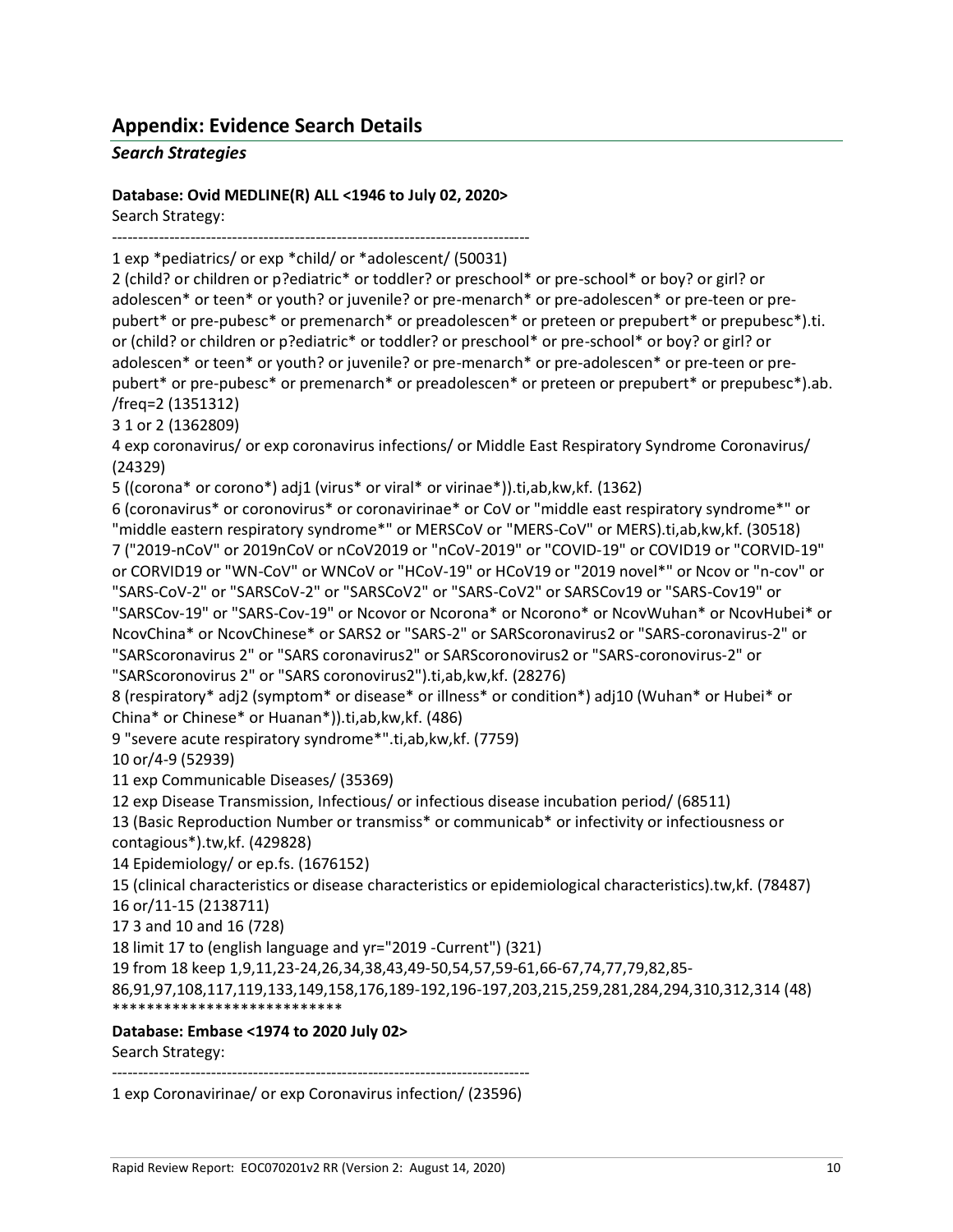2 (coronavirus disease 2019 or severe acute respiratory syndrome coronavirus 2).sh,dj. (22387)

3 ((corona\* or corono\*) adj1 (virus\* or viral\* or virinae\*)).ti,ab,kw. (1022)

4 (coronavirus\* or coronovirus\* or coronavirinae\* or CoV).ti,ab,kw. (28379)

5 ("2019-nCoV" or 2019nCoV or nCoV2019 or "nCoV-2019" or "COVID-19" or COVID19 or "CORVID-19" or CORVID19 or "WN-CoV" or WNCoV or "HCoV-19" or HCoV19 or "2019 novel\*" or Ncov or "n-cov" or "SARS-CoV-2" or "SARSCoV-2" or "SARSCoV2" or "SARS-CoV2" or SARSCov19 or "SARS-Cov19" or "SARSCov-19" or "SARS-Cov-19" or Ncovor or Ncorona\* or Ncorono\* or NcovWuhan\* or NcovHubei\* or NcovChina\* or NcovChinese\* or SARS2 or "SARS-2" or SARScoronavirus2 or "SARS-coronavirus-2" or "SARScoronavirus 2" or "SARS coronavirus2" or SARScoronovirus2 or "SARS-coronovirus-2" or

"SARScoronovirus 2" or "SARS coronovirus2").ti,ab,kw. (25663)

6 (respiratory\* adj2 (symptom\* or disease\* or illness\* or condition\*) adj10 (Wuhan\* or Hubei\* or China\* or Chinese\* or Huanan\*)).ti,ab,kw. (591)

7 (("seafood market\*" or "food market\*" or pneumonia\*) adj10 (Wuhan\* or Hubei\* or China\* or Chinese\* or Huanan\*)).ti,ab,kw. (1519)

8 ((outbreak\* or wildlife\* or pandemic\* or epidemic\*) adj1 (Wuhan\* or Hubei\* or China\* or Chinese\* or Huanan\*)).ti,ab,kw. (118)

9 "severe acute respiratory syndrome\*".ti,ab,kw. (7761)

10 1 or 2 or 3 or 4 or 5 or 6 or 7 or 8 or 9 (54126)

11 Pediatrics/ or exp Child/ or Adolescent/ (3377791)

12 (child? or children or p?ediatric\* or toddler? or preschool\* or pre-school\* or boy? or girl? or adolescen\* or teen\* or youth? or juvenile? or pre-menarch\* or pre-adolescen\* or pre-teen or prepubert\* or pre-pubesc\* or premenarch\* or preadolescen\* or preteen or prepubert\* or prepubesc\*).ti. or (child? or children or p?ediatric\* or toddler? or preschool\* or pre-school\* or boy? or girl? or adolescen\* or teen\* or youth? or juvenile? or pre-menarch\* or pre-adolescen\* or pre-teen or prepubert\* or pre-pubesc\* or premenarch\* or preadolescen\* or preteen or prepubert\* or prepubesc\*).ab. /freq=2 (1668270)

13 11 or 12 (3671027)

14 exp disease transmission/ (251535)

15 (Basic Reproduction Number or transmiss\* or communicab\* or infectivity or infectiousness or contagious\*).tw,kw. (473301)

16 14 or 15 (630540)

17 10 and 13 and 16 (730)

18 limit 17 to yr="2019 -Current" (396)

19 from 18 keep 5,9,12,15,30-31,34,38,51,55,62,65,70,75,128,137,143,149-

150,152,162,169,176,193,197,203-204,207,232,241,262,274,296,300,303,308,331,336,340,371 (40)

### **Google Scholar / Google**

- pediatric|child|children AND covid|coronavirus|pandemic|outbreak|epidemic AND transmission|transmisability|communicability|contagious
- preschool|schools|childcare AND covid|coronavirus|pandemic|outbreak|epidemic AND transmission|transmisability|communicability|contagious

### **Other search terms used:**

- transmiss\* or transmit\* or communicab\* or infectivity or infectiousness or contagious\*
- child\* or pediatric\* or paediatric\* or adolescen\* or school or youth or juvenile

### *Sources*